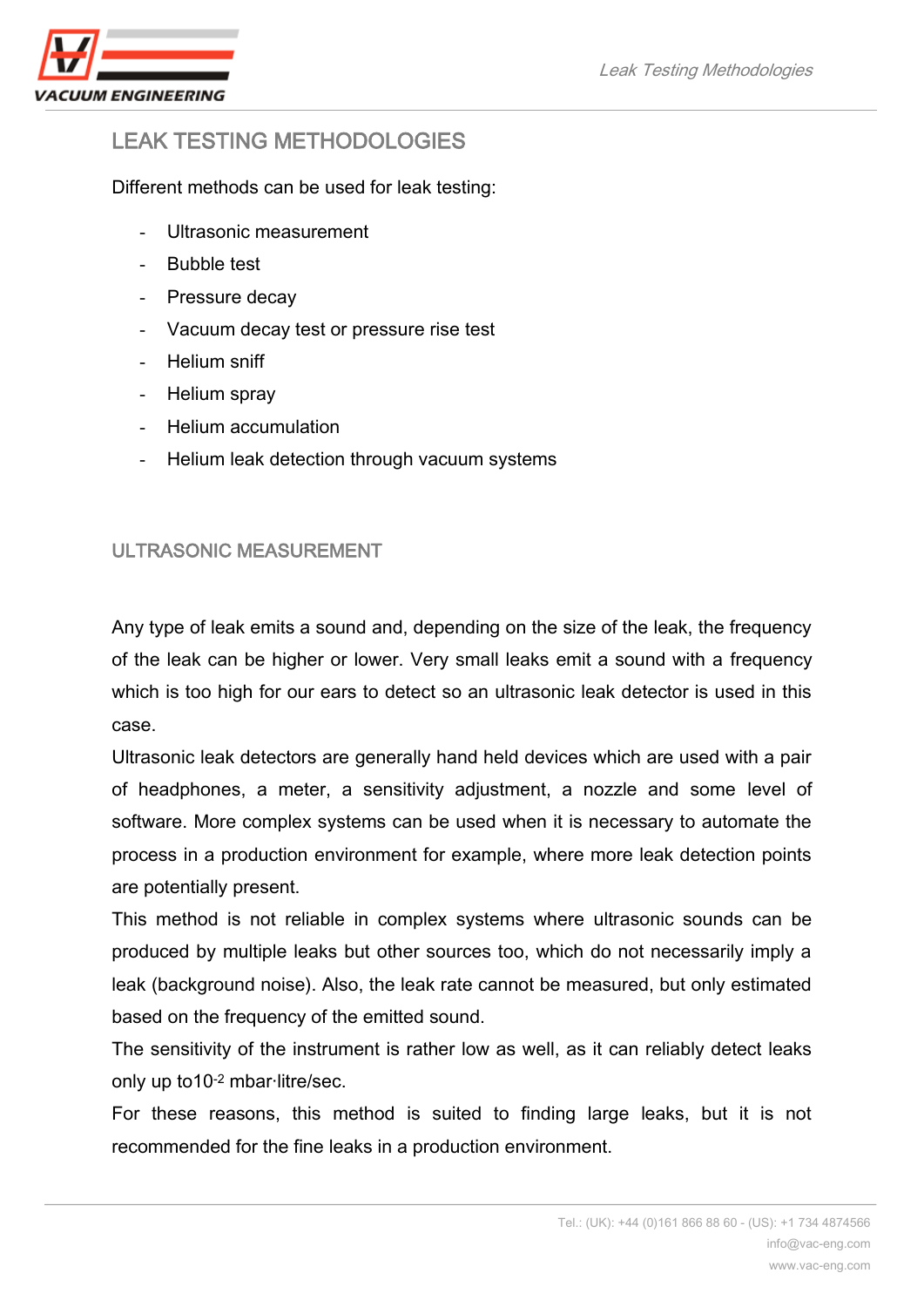

BUBBLE TEST

This method consists of pressurising the component (usually with dry air or nitrogen), submerging it into a water tank and watching for escaping bubbles.

A leak in the component will produce a bubble stream, which can be less or more intense depending on the size of the leak itself. The size of the bubble will also depend on this factor.

The theoretical sensitivity of this method is about 10<sup>-4</sup> mbar-litre/sec, however the

real sensitivity is lower (10-3 mbar·litre/sec) as it is influenced by factors like illumination conditions, water turbidity, unit location and placement and water movement.

Besides, this method is not reliable as:

- the leak size cannot be easily quantified
- component requires drying after test
- extensive floor space required
- low throughputs
- expensive to operate due to high labour costs (operators are required to look for bubbles)
- high dependency on the reliability of the operator
- problems with bubbles (these can get trapped in the component structure, or they are not produced because the leak is too small, false bubbles can be produced by air trapped in the component structure during its immersion in water, etc.)
- possible par contamination
- unpleasant working conditions (water can wet floors, operators, etc.)
- operational and maintenance costs (cleaning the water, lighting, etc.)

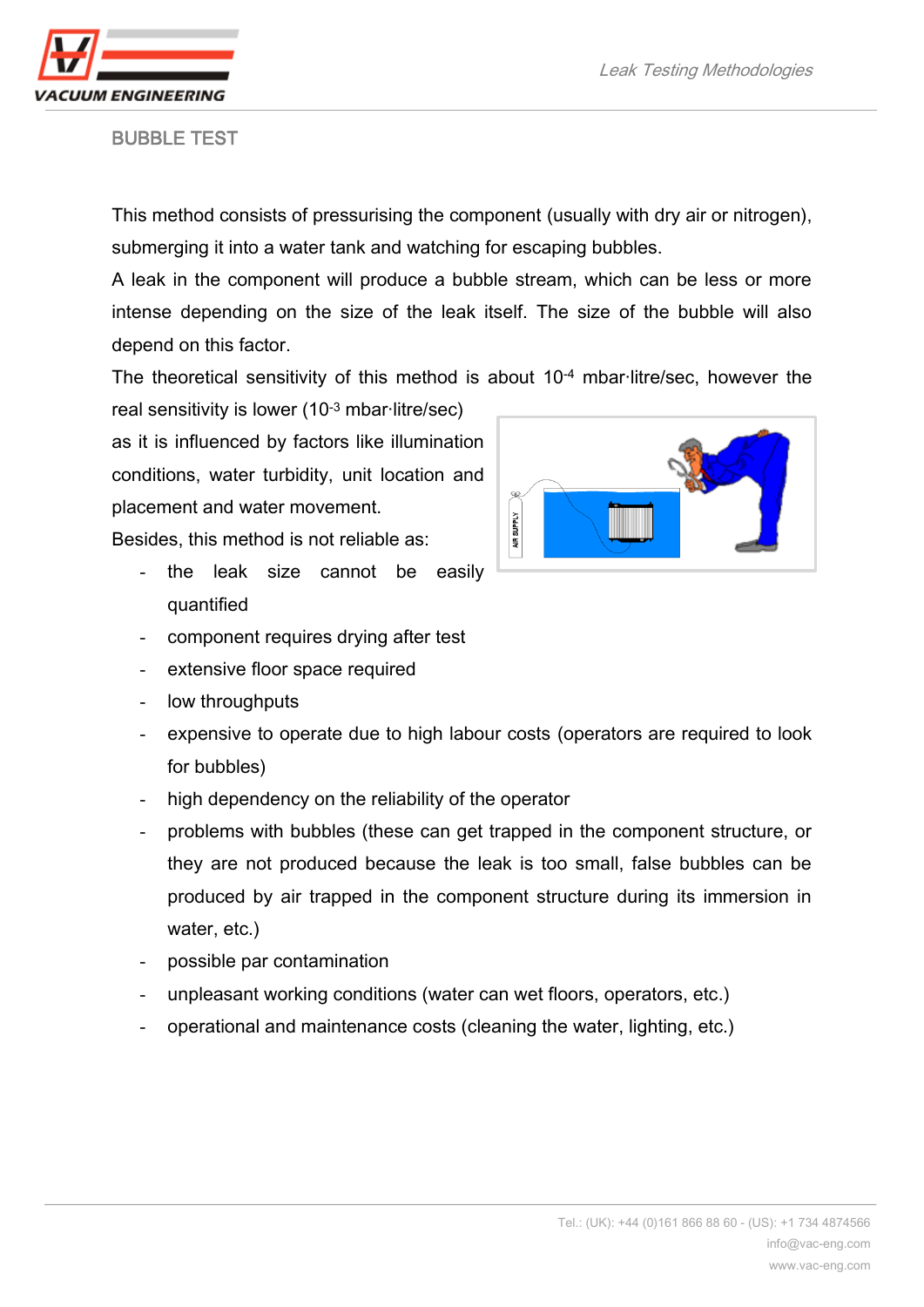ACUUM ENGINEERING

#### PRESSURE DECAY

If we consider a component charged at a given pressure, any possible leak can be associated with a decrease of internal pressure. Therefore, if a component needs to be leak tested, it can be first charged (usually with dry air or nitrogen) at a set pressure and then its pressure can be monitored for a set amount of time. A pressure decay indicates the presence of a leak.



This system is simple, compact and easy to use. It is cheap, dry and it does not require an operator's judgement for its use.

The leak detection sensitivity depends on the volume of the unit to be tested (the bigger, the more it takes to stabiles the internal pressure before monitoring it), the pressure transducer resolution and testing time.

Moreover it presents the following disadvantages:

- low sensitivity (down to 10<sup>-2</sup> mbar-litre/sec)
- requires long times to stabilise the pressure level before this is monitored over time
- very susceptible to environment changes (particularly temperature)
- susceptible to mechanical instability (when pressurising the component its volume can change, therefore the results can be misleading)
- guarding is required for high pressures
- the leak cannot be located
- low throughput, especially for large components

This method can represent a good preliminary leak test to detect gross leaks before a final automated fine leak test is carried out using helium (if a component has a gross leak and this is not detected first with a pressure decay test, large quantities of helium will leak out of the test unit, contaminating the system and making it inoperable for a long time).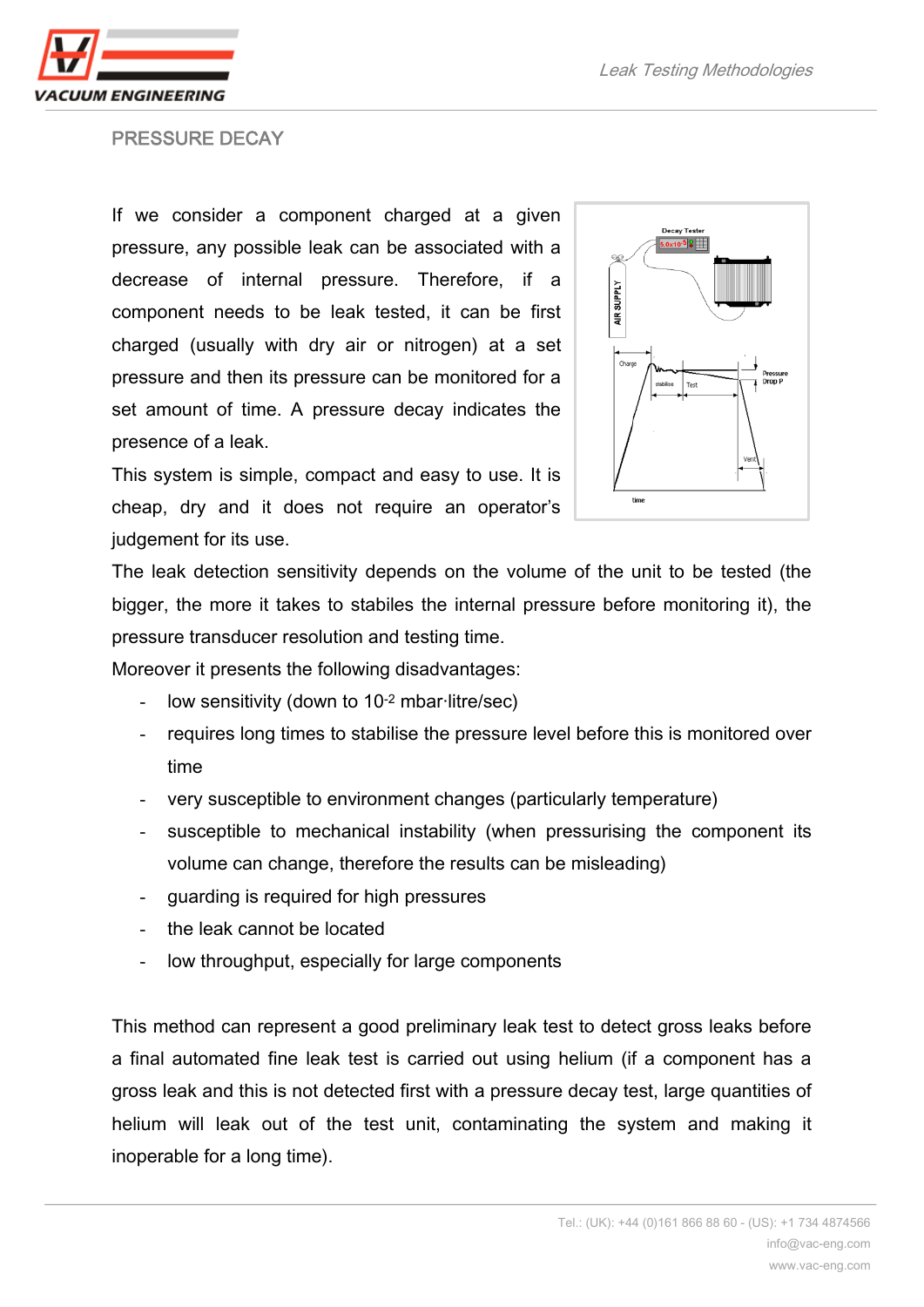

## VACUUM DECAY TEST OR PRESSURE RISE TEST

This method works in the opposite way of the pressure decay test. It is based on the on the evacuation of the part, and after the pressure has stabilised, any increase in pressure caused by test media entering the part is measured.

This method is suitable only for parts which are able to withstand vacuum (thin walled parts cannot be tested due to the danger of collapsing).

With respect to the pressure decay test, this method has the advantage of being less sensitive to temperature changes since the internal pressure is lower than the external atmospheric pressure.

However this solution presents the following disadvantages:

- susceptible to surface out-gassing and liquid evaporation which affect and limit the real sensitivity (the evaporation of traces of humidity increases the internal pressure creating a false leak)
- the pressure difference that can be applied to the component during the test cannot be higher than 1 bar, therefore the part is not reliably tested if its operating pressure is higher than 2bara
- most importantly with this test the part is stressed in the opposite way because the pressure is applied in the opposite direction to the operating one, so certain leaks might close instead of opening as shown in the drawing here below:



In operating conditions the internal pressure is higher than the external pressure. Any leaking point would open letting part of the internal gas flow out of the component.



If the pressure direction is reversed. there is the possibility that a leaking point is "sealed" and the leak is not "seen".

Although the sensitivity of this method can be around 10-2 mbar·litre/sec, it is not recommended as a final leak test on complete assemblies for the reasons explained above.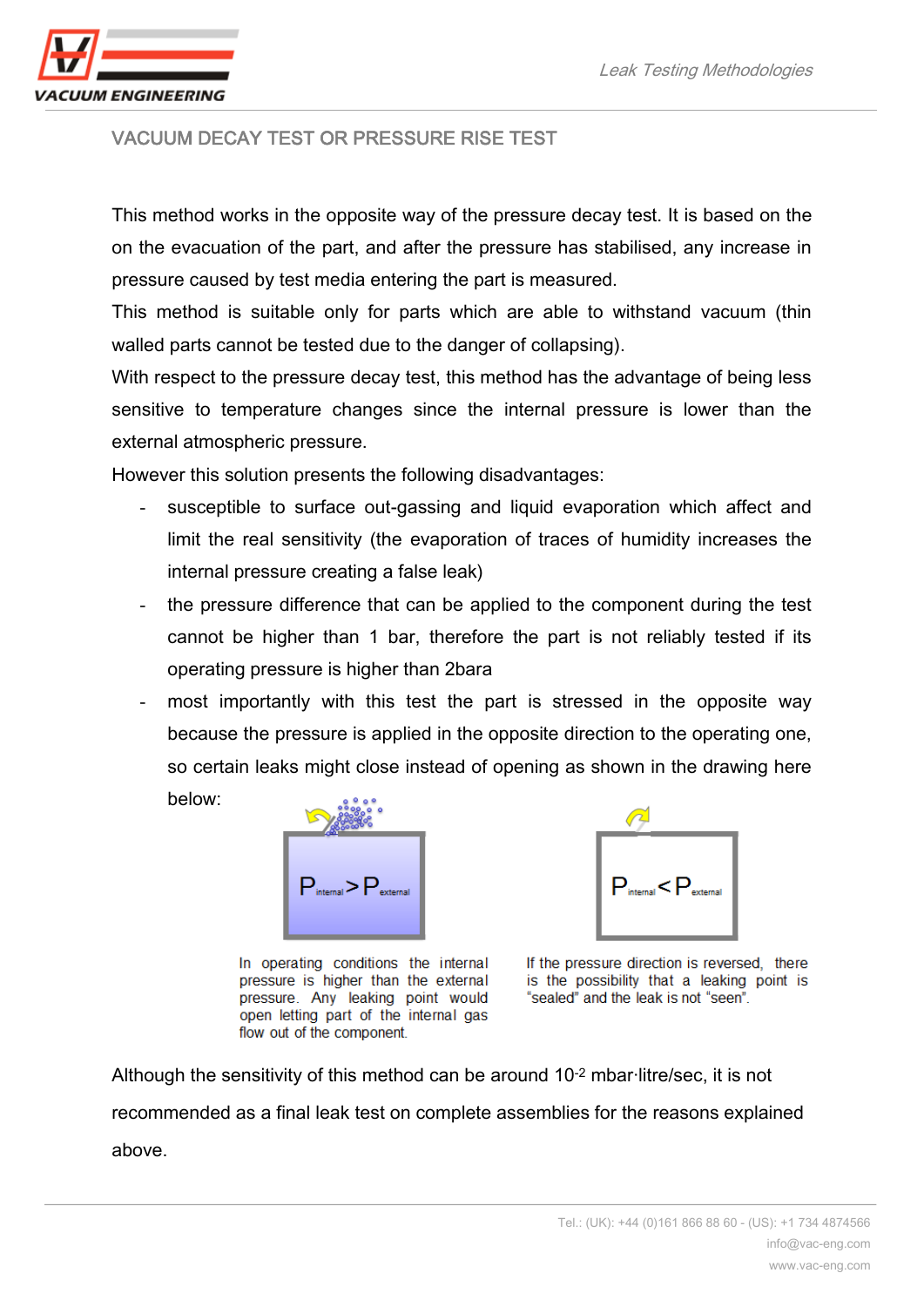

Leak Testing Methodologies

HELIUM SNIFF

For this method a helium sniffer is required. The component is charged with pressurised helium and then scanned all over its surface with a helium sniffer.

Should there be a leak, this will cause an increase in the helium concentration in the atmospheric air mixture close to the leak point, which will be detected by the sniffer.



This method is good as it locates the leak point,

has a high level of sensitivity (down to 10<sup>-6</sup> mbar-litre/sec), it is compact, dry and relatively inexpensive.

However, it presents the following disadvantages:

- it is operator dependant
- the accuracy of the leak detection depends on the speed the sniffer probe is moved with, and on the distance between the part and the sniffer probe itself
- it can be dangerous for the operator if the component is charged at high pressures
- low throughputs (manual)
- repeat fails can helium contaminate the atmosphere where the test is carried out, thus leading to unreliable results
- it is a local method which allows testing of single points, therefore tested points can have a leak below the sniffing sensitivity, but the overall leakage may be above the acceptance limit. As a result, the test is successful, but the part is defective.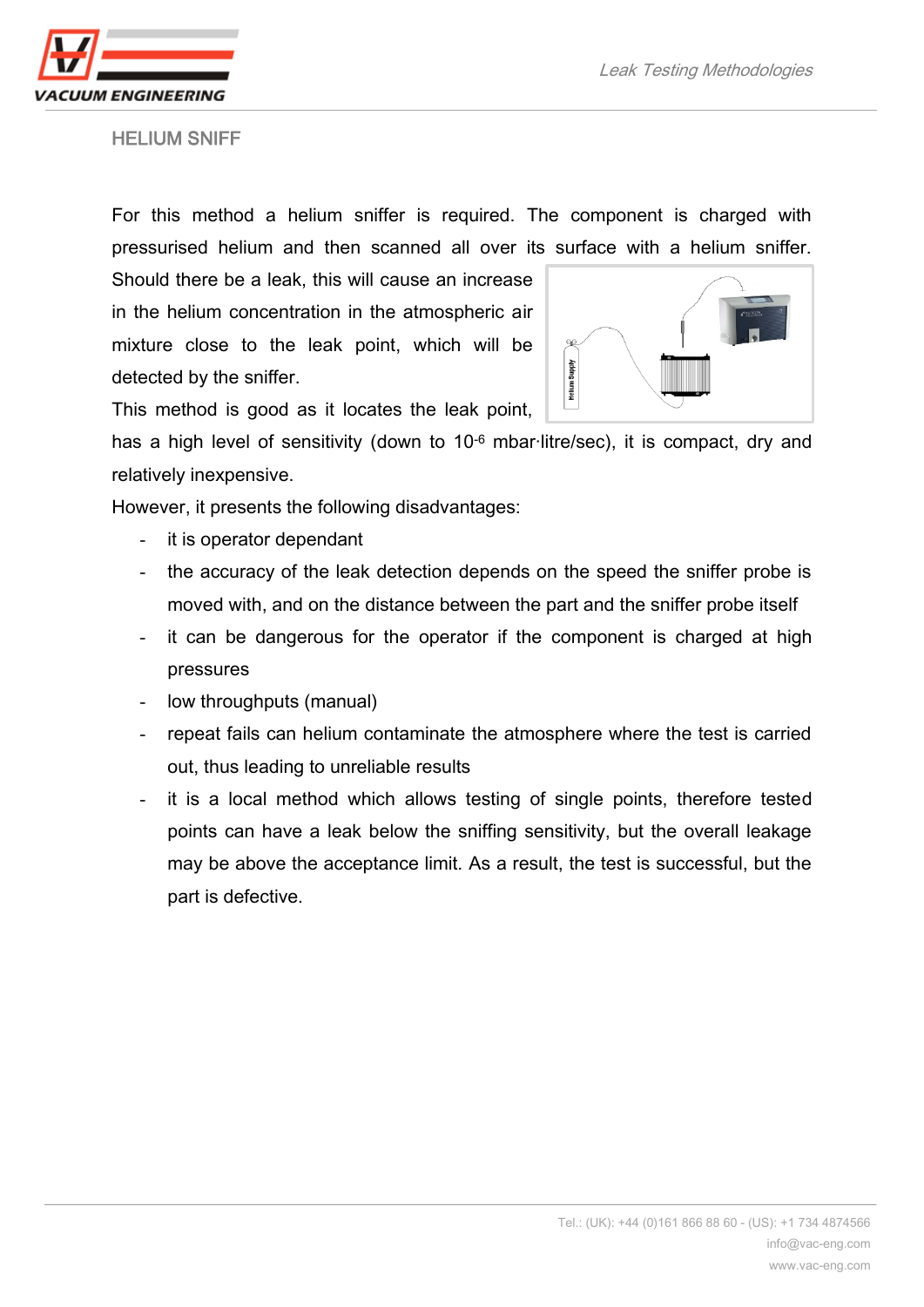

## HELIUM SPRAY

With this method, first of all the part to test is evacuated through a pumping system integrated with a helium detector. This procedure can identify any gross leaks, which if present, will not allow the component to reach vacuum. If this first operation is completed successfully, then the component is sprayed with helium. Should there be a small leak, this will allow some helium to get through inside the component. Once

some helium is inside the part, this will be quickly sensed by the detector which can also measure the leak rate. This method allows to locate a leak, has a high level of sensitivity (down to 10-6 mbar·litre/sec), it's compact and does not require high pressure.



However, it presents the following disadvantages:

- it is operator dependant
- pressure orientation incorrect
- multiple leaks can be masked if too close one to the other
- throughputs are low if the system is used manually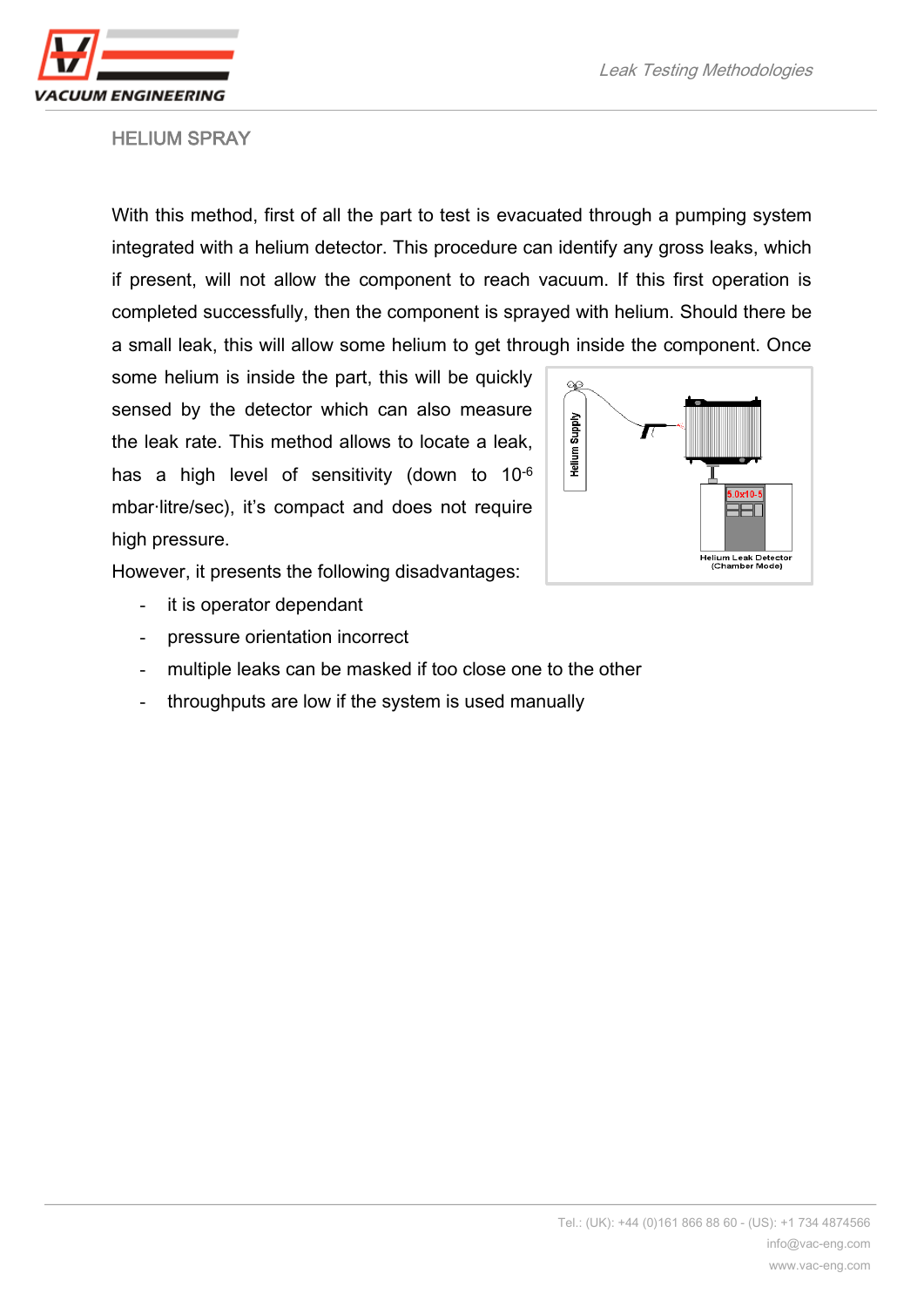

#### HELIUM ACCUMULATION

This method requires a complete system consisting of a hermetically sealed enclosure, a helium sensing device, and all the related pumps, connections, etc.

The component to test is first positioned within the enclosure and connected to the couplings; then the enclosure door is closed and the component evacuated. This last

operation can identify any gross leaks, which if present, will not allow the component to reach vacuum. If this first operation is complete successfully, then the component is charged with helium at a pre-set pressure. At the same time the air in the free volume of the enclosure (at



atmospheric conditions) is continuously mixed through the use of some fans, necessary to guarantee a uniform concentration of the air within the enclosure itself. After a set amount of time, samples of air are pumped through a helium sensor (Tguard) which measures the helium partial pressure and can detect any increase from the initial atmospheric value therefore indicating a leak.

This method has a good level of sensitivity (down to 10-3 mbar·litre/sec subject to enclosure size) coupled with reliable and repeatable results. No vacuum chamber is required; therefore the cost of such a system is relatively low. Also, as the system performances are not dependant on the temperature, this solution is highly indicated when brazed products need to be tested, as they can be subject to the test when still cooling right after the furnace.

The disadvantage of this solution is that it cannot locate the leak point; however a helium sniffer can be integrated in the system allowing an operator to locate the position of the leak.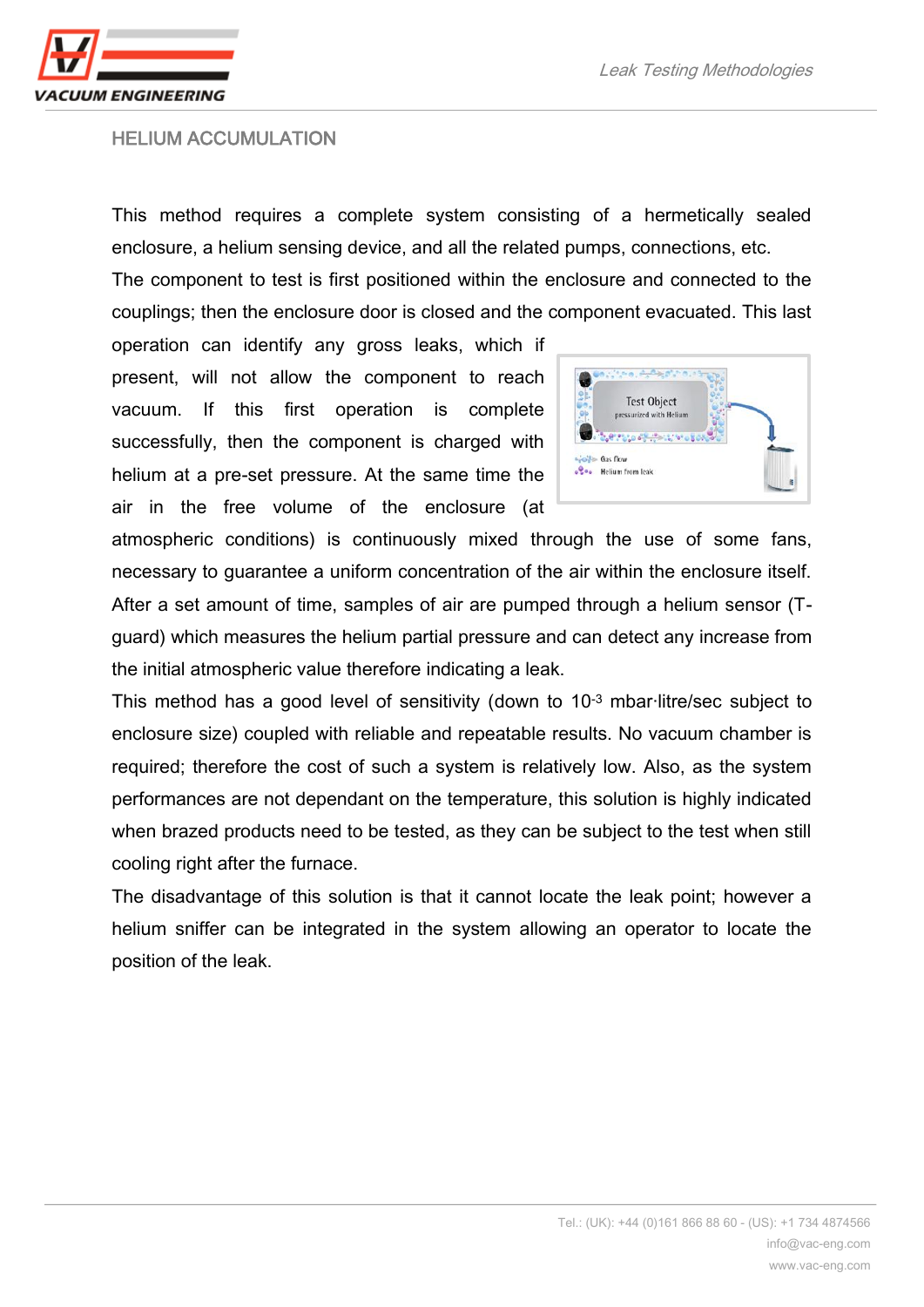

#### VACUUM SYSTEMS

The typical system includes a vacuum chamber, connected to a nitrogen supply, a helium supply a pump group and a helium leak detector.

The component to test is first connected to the couplings and positioned within the



chamber. The chamber is then closed and evacuated. The component is also evacuated but a difference between its pressure and the chamber pressure is first created to carry out a gross leak test. If this is passed successfully then the component is completely evacuated and subsequently backfilled with helium (or any other tracer gas). Any leak would allow helium to escape through the component walls to the chamber. As this is directly connected to a helium leak detector, any possible leak is quickly sensed and indicated.

This method is characterised by a very high level of sensitivity (down to 10-8 mbar·litre/sec), quantifiable and reliable results, and the possibility to partly or fully automate the process, integrating it directly into the manufacturing line too if required. The system therefore does not require any operator's judgement and guarantees fast throughputs.

The only disadvantage is that this solution is more expensive than the other, thus requires a certain level of investment. The position of the leak cannot be directly identified, but if a manual sniffer is integrated with the system, this option is definitely possible.

Moreover high percentages of the costs related to the use of helium can be saved by using a Helium Recovery Unit.